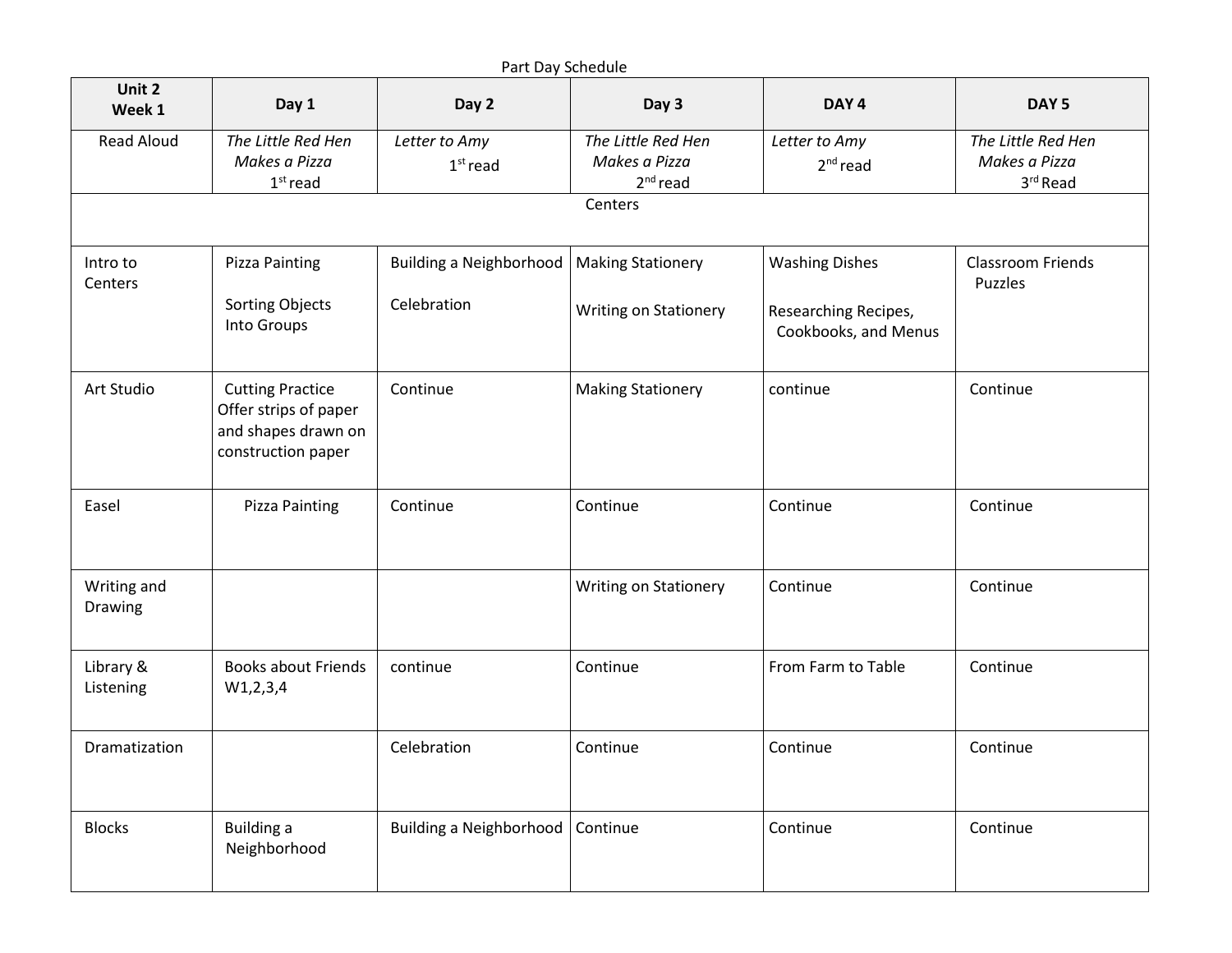| Discovery<br>Table                                                    | <b>Washing Dishes</b>                            | Continue                                                                                                                                                                                                                                         | Add funnels                  | Continue                         | Continue                                                                                                                               |  |
|-----------------------------------------------------------------------|--------------------------------------------------|--------------------------------------------------------------------------------------------------------------------------------------------------------------------------------------------------------------------------------------------------|------------------------------|----------------------------------|----------------------------------------------------------------------------------------------------------------------------------------|--|
| Puzzles &<br>Manipulatives                                            | Sorting Objects into<br>Groups                   | Continue                                                                                                                                                                                                                                         | Continue                     | <b>Classroom Friends Puzzles</b> | Continue                                                                                                                               |  |
| Technology                                                            |                                                  | small group-making pizzas                                                                                                                                                                                                                        |                              |                                  |                                                                                                                                        |  |
| Thinking &<br>Feedback                                                |                                                  |                                                                                                                                                                                                                                                  |                              |                                  |                                                                                                                                        |  |
| SWPL Whole<br>Group                                                   | Refer to Clipboard directions                    |                                                                                                                                                                                                                                                  |                              |                                  |                                                                                                                                        |  |
| Let's Find Out<br>About It<br>Problem<br><b>Stories</b>               | LFOAI:<br><b>Cooking Pans</b><br>and Utensils    | Problem Story (class<br>discusses issues<br>impacting classroom<br>community)<br>Or<br><b>Social Emotional</b><br><b>Curriculum of Choice</b>                                                                                                    | LFOAI:<br>From Farm to Table | <b>LFOAI: Beautiful Stuff</b>    | Problem Story (class<br>discusses issues<br>impacting classroom<br>community)<br>Or<br><b>Social Emotional</b><br>Curriculum of Choice |  |
| Math Whole<br>Group<br><b>Small Groups</b><br>Story<br>Telling/Acting | <b>Math Whole</b><br>Group<br>Mouse's First Fall | <b>Group1 Literacy (choose 1)</b><br><b>High Support: Making Pizzas</b><br>Medium Support: Friendship Pictures<br>Group 2 Math (choose 1)<br>Low Support: Sort it Out<br>Low Support: Classifying<br><b>Group 3 Independent</b><br>Dough Letters |                              |                                  | <b>Story Telling/Acting</b><br>(refer to<br>Storytelling/Story<br><b>Acting Guide</b>                                                  |  |